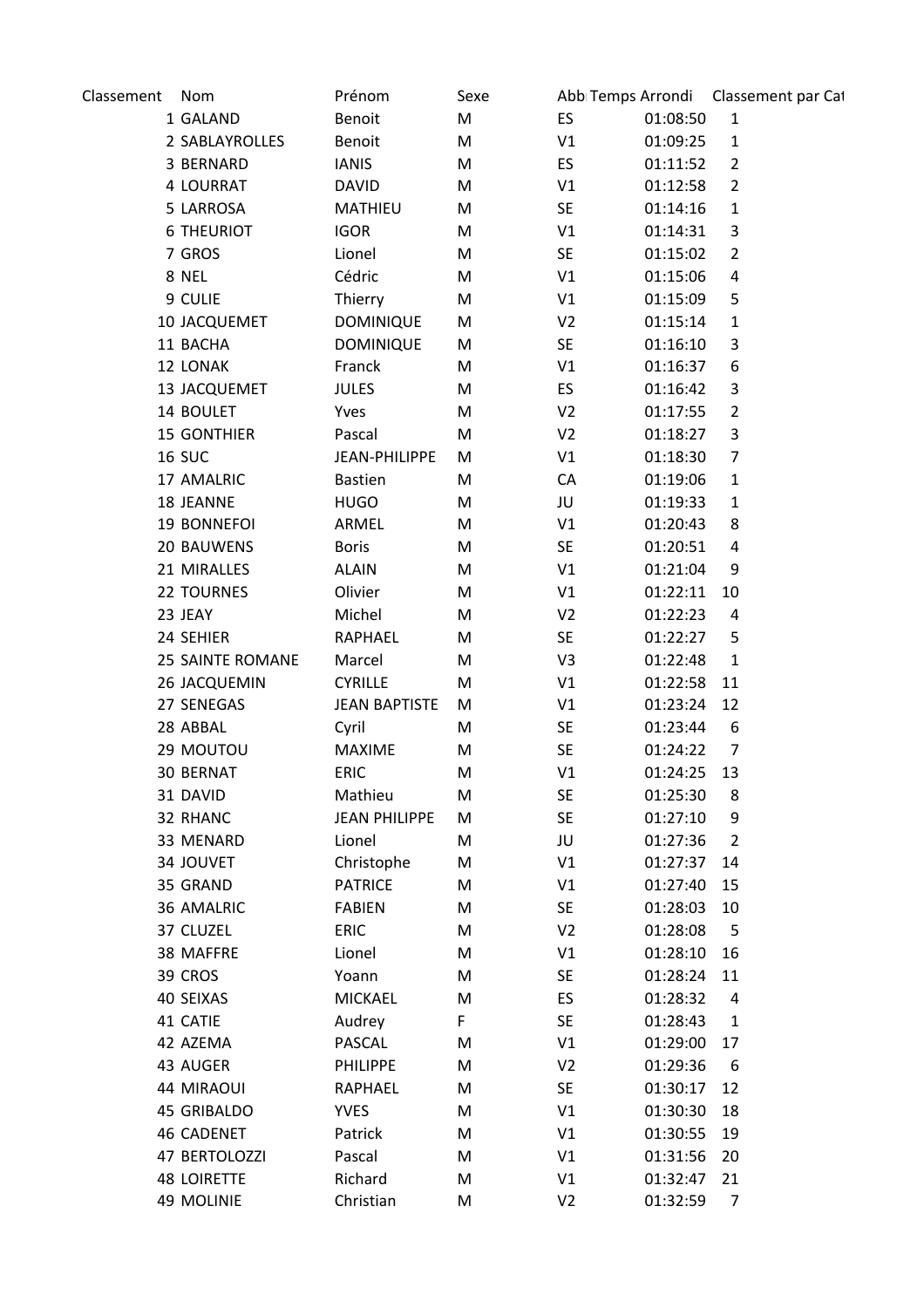| 50 LOUBAT-MOLINIER  | Patrick           | M | V <sub>2</sub> | 01:33:10 | 8              |
|---------------------|-------------------|---|----------------|----------|----------------|
| <b>51 SUC</b>       | <b>ALBAN</b>      | M | <b>SE</b>      | 01:34:10 | 13             |
| 52 PRATMARTY        | Jean Marc         | M | V1             | 01:34:11 | 22             |
| 53 EL AOUADI        | <b>KARIM</b>      | M | ES             | 01:34:59 | 5              |
| <b>54 GIL</b>       | Francis           | M | V <sub>2</sub> | 01:35:31 | 9              |
| 55 CHACON           | Mathias           | M | V1             | 01:37:07 | 23             |
| 56 VISSE            | Julien            | M | <b>SE</b>      | 01:37:25 | 14             |
| 57 BOUISSET         | Patrick           | M | V <sub>3</sub> | 01:37:40 | $\overline{2}$ |
| 58 FABAS            | <b>MARIE JOSE</b> | F | V <sub>2</sub> | 01:37:52 | $\mathbf 1$    |
| 59 VALETTE          | <b>ANTHONY</b>    | M | ES             | 01:39:02 | 6              |
| 60 POUSTHOMIS       | <b>Bertrand</b>   | M | V1             | 01:39:31 | 24             |
| 61 RAVAILLE         | JEREMIE           | M | <b>SE</b>      | 01:40:09 | 15             |
| 62 LAMY             | <b>JUANITA</b>    | F | V1             | 01:40:10 | $\mathbf{1}$   |
| 63 CRIARD           | Alexandre         | M | <b>SE</b>      | 01:40:19 | 16             |
| 64 LAPEYRE          | <b>GREGORY</b>    | M | ES             | 01:41:13 | $\overline{7}$ |
| <b>65 METLAINE</b>  | Mouloud           | M | V1             | 01:41:13 | 25             |
| 66 HILIC            | <b>SACHA</b>      | M | V1             | 01:41:21 | 26             |
| 67 RENOLEAU         | <b>LAURENT</b>    | M | V1             | 01:41:23 | 27             |
| <b>68 BOITEL</b>    | <b>CLAUDE</b>     | M | V <sub>2</sub> | 01:41:45 | 10             |
| <b>69 CAVAILLES</b> | ALEXANDRE         | M | V1             | 01:42:49 | 28             |
| <b>70 SUC</b>       | André             | M | V <sub>2</sub> | 01:42:49 | 11             |
| 71 TOUNES           | Stéphanie         | F | V1             | 01:44:00 | $\overline{2}$ |
| 72 BRAUD            | <b>VIOLAN</b>     | M | ES             | 01:44:13 | 8              |
| 73 CHENE            | Jean Philippe     | M | V <sub>2</sub> | 01:44:20 | 12             |
| 74 HUGOUNENC        | <b>EMILIE</b>     | F | <b>SE</b>      | 01:44:23 | $\overline{2}$ |
| 75 ROUQUETTE        | Jean-Luc          | M | V3             | 01:44:57 | 3              |
| 76 BESSAC           | Pascale           | F | <b>SE</b>      | 01:45:05 | 3              |
| 77 ALQUIER          | <b>MICHELLE</b>   | F | V <sub>2</sub> | 01:45:30 | $\overline{2}$ |
| <b>78 LEVISTRE</b>  | Nathalie          | F | V1             | 01:46:06 | 3              |
| 79 TOUCHARD         | Stéphane          | M | <b>SE</b>      | 01:48:05 | 17             |
| <b>80 FREDERICK</b> | VALERIE           | F | <b>SE</b>      | 01:48:47 | $\overline{4}$ |
| 81 FERRER           | <b>FREDERIC</b>   | M | V1             | 01:49:40 | 29             |
| 82 VILLENEUVE       | <b>MICHEL</b>     | M | V <sub>2</sub> | 01:50:58 | 13             |
| <b>83 FOURNIALS</b> | Helene            | F | V1             | 01:56:53 | 4              |
| 84 THOUY            | <b>BABETH</b>     | F | V <sub>2</sub> | 02:00:26 | 3              |
| 85 LASSALLE         | <b>LAURETTE</b>   | F | V <sub>2</sub> | 02:00:34 | 4              |
| 86 BEZOUI           | Khoka             | F | V1             | 02:00:36 | 5              |
| 87 VERDIER          | <b>MYRIAM</b>     | F | V1             | 02:00:40 | 6              |
| 0 CULIE             | Jean-Marie        | M | V <sub>4</sub> | 00:00:00 | 0              |
| 0 RASCOL            | Jean              | M | V <sub>2</sub> | 00:00:00 | 0              |